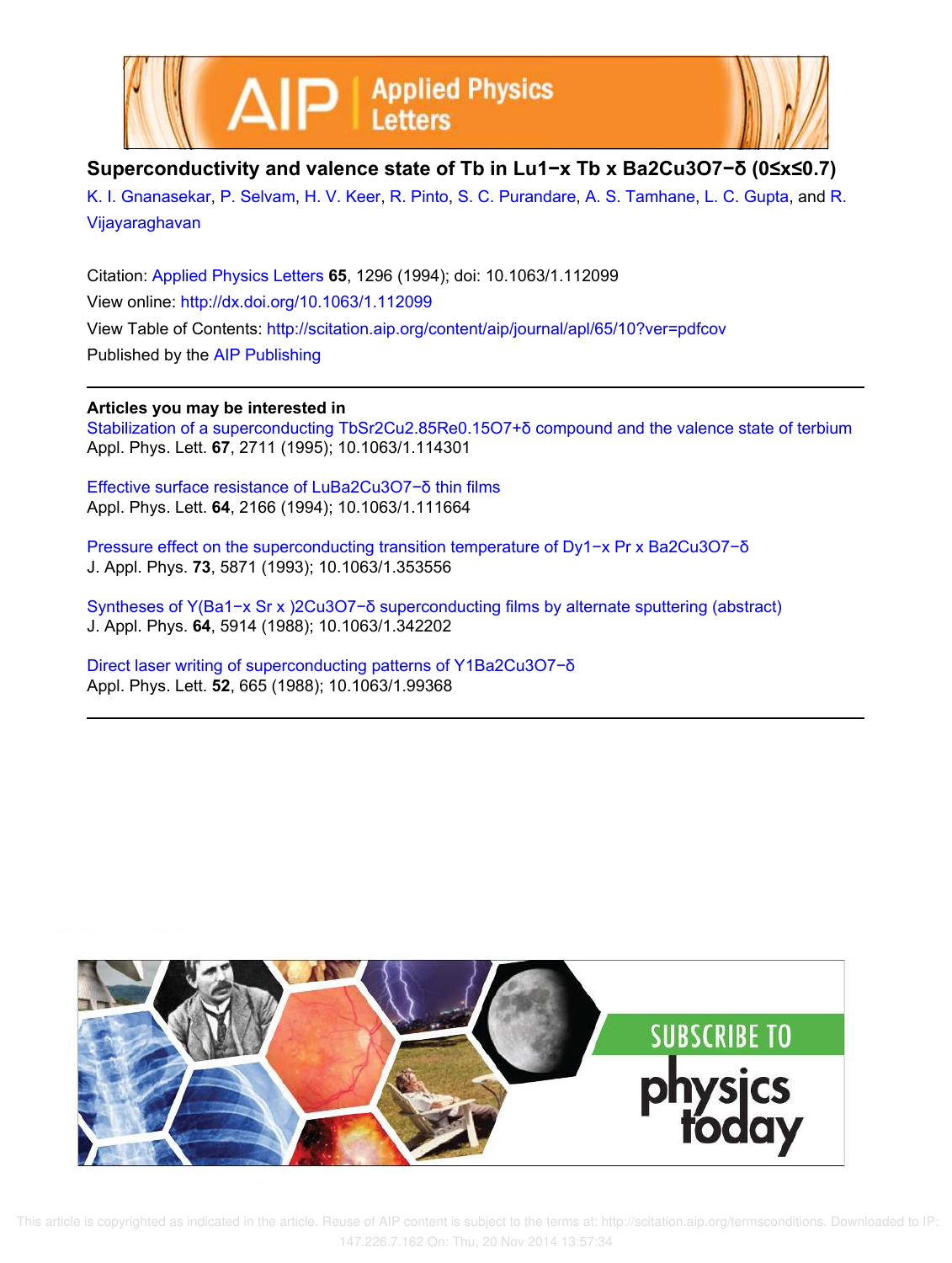## Superconductivity and valence state of Tb in  $Lu_{1-x}Tb_xBa_2Cu_3O_{7-\delta}$ (0≤x≤0.7)

K. I. Gnanasekar, P. Selvam, and H. V. Keer

Department of Chemistry, Indian Institute of Technology, Bombay-400 0076, India

R. Pinto, S. C. Purandare, A. S. Tamhane, L. C. Gupta, and R. Vijayaraghavan Tata Institute of Fundamental Research, Colaba, Bomaby-400 005, India

(Received 21 April 1994; accepted for publication 8 July 1994)

Although both lutetium and terbium do not form superconducting REBa<sub>2</sub>Cu<sub>3</sub>O<sub>7-6</sub>, we report here the formation of superconducting phase in thin films. Films are highly c-axis oriented with high current densities (3.0×10<sup>6</sup> A cm<sup>-2</sup> at 77 K) observed in Lu<sub>0.5</sub>Tb<sub>0.5</sub>Ba<sub>2</sub>Cu<sub>3</sub>O<sub>7- $\delta$ </sub>, X-ray photoelectron spectroscopic analysis of Tb in the above film indicates that Tb is in a trivalent state. Further, as the redox potential of Tb (Tb<sup>4+</sup>+e<sup>-</sup> $\rightarrow$ Tb<sup>3+</sup>: $E^0$ =3.1 V) is close to that of Pr (Pr<sup>4+</sup>+e<sup>-</sup> $\rightarrow$ Pr<sup>3+</sup>: $E^0$ =3.2 V), we suggest that Pr also would be in a trivalent state and the mechanism by which the latter depresses  $T_c$  must be of trivalent origin.

Praseodymium and terbium are the two rare earths (REs) that exhibit mixed valence characteristics in simple oxides. $1,2$ When substituted partially in RE-1:2:3 phase, praseodymium alone depressed the  $T_c$  while terbium does not.<sup>3</sup> Various mechanisms which include hole filling,<sup>4</sup> hybridization of extended Pr  $(4f)$  orbitals with Cu-O band,<sup>5</sup> magnetic pair breaking, $6$  and localization<sup>7</sup> have been proposed to account for the behavior of praseodymium and most of them are centered around its valence state which is under controversy. While magnetic<sup>8</sup> and chemical studies<sup>4</sup> account for a higher valence,  $x$ -ray photoemission studies,  $9$  and  $x$ -ray appearance near-edge structures<sup>10</sup> have shown that praseodymium is in trivalent state. On the contrary, neutron diffraction $11$  and some x-ray absorption studies<sup>12</sup> have revealed that praseodymium is in mixed valence state. As there is considerable controversy over the valence state of praseodymium even among different spectroscopic measurements, in order to probe the oxidation state of praseodymium, the authors found it worthwhile to study the valence state of terbium in  $Lu_{1-x}Tb_{x}Ba_{2}Cu_{3}O_{7-\delta}$  as the latter has the redox potential close to that of praseodymium,  $\text{Tb}^{4+}+e^- \rightarrow \text{Tb}^{3+} : E^{\dot{0}} \approx 3.1 \text{ V}$ and that of praseodymium is  $3.2 \text{ V}^{13}$  However, even the partial substitution of terbium in bulk RE-1:2:3 phase resulted in mixed phase compound due to the formation of  $BaTbO<sub>3</sub>$ . This impurity phase segregates out and hence the valence state of terbium could not be studied. On the other hand, in situ laser deposition has been used as a synthesis tool to grow single phase materials not possible with standard solid state methods and hence offers unique possibilities in terms of exploring the structure property relationship in complicated systems.<sup>3</sup> It appears that the modified growth conditions such as reduced growth temperature, plasma formation, and the involvement of ions, atomic species, and substrates allow the synthesis of certain compounds in thin film form.

Bulk samples with the nominal composition of  $\text{Lu}_{1-x} \text{To}_{x} \text{Ba}_{2} \text{Cu}_{3} \text{O}_{7-\delta}$  with  $0 < x < 0.65$  were prepared by mixing stoichiometric amounts of 99.99% purity  $Lu_2O_3$ ,  $BaCO<sub>3</sub>$ , Tb<sub>4</sub>O<sub>7</sub>, and CuO. The details of preparation of samples have been reported elsewhere.<sup>14</sup> The samples were

pelletized and were used as targets for the growth of thin films on  $\langle 100 \rangle$  LaAlO<sub>3</sub>,  $\langle 100 \rangle$  MgO, and  $\langle 100 \rangle$  SrTiO<sub>3</sub> substrates by pulsed laser deposition technique that has been described elsewhere.<sup>15</sup> Films were characterized by x-ray diffraction (XRD) technique and the composition was analyzed by energy dispersive x-ray analysis. X-ray photoelectron spectroscopic (XPS) measurements were performed with VG scientific ESCALAB Mark-II spectrometer which has been calibrated with In  $(3d_{5/2})$  core level having binding energy of 443 eV and  $C(1s)$  core level energy at 284.5 eV. The binding energies reported here were corrected from reference carbon. Mg- $K_{\alpha}$  radiation of 1253.6 eV was used and the resolution of the beam was about 0.8 eV. The pressure of the sample chamber was lower than  $10^{-8}$  Torr.

Although bulk materials of the composition LuBa<sub>2</sub>Cu<sub>3</sub>O<sub>7- $\delta$ </sub> (Ref. 16) and TbBa<sub>2</sub>Cu<sub>3</sub>O<sub>7- $\delta$ </sub> (Ref. 17) are multiphasic,  $Lu_{1-x}Tb_xBa_2Cu_3O_{7-\delta}$  forms in thin films. XRD pattern of bulk sample of pure Lu-1:2:3 compound is multiphasic and does not superconduct [Fig. l(a)]. However, thin films of  $\text{Lu}_{1-x} \text{Tv}_{x} \text{Ba}_{2} \text{Cu}_{3} \text{O}_{7-\delta}$  are highly c-axis oriented and without any impurity phase for x up to 0.6 [Fig. 1(b)]. All



FIG. 1. XRD of nominal composition of (a) bulk  $LuBa<sub>2</sub>Cu<sub>3</sub>O<sub>7-6</sub>$  material. (b) Thin film of  $\text{Lu}_{0.5} \text{Tb}_{0.5} \text{Ba}_2 \text{Cu}_3 \text{O}_{7-\delta}$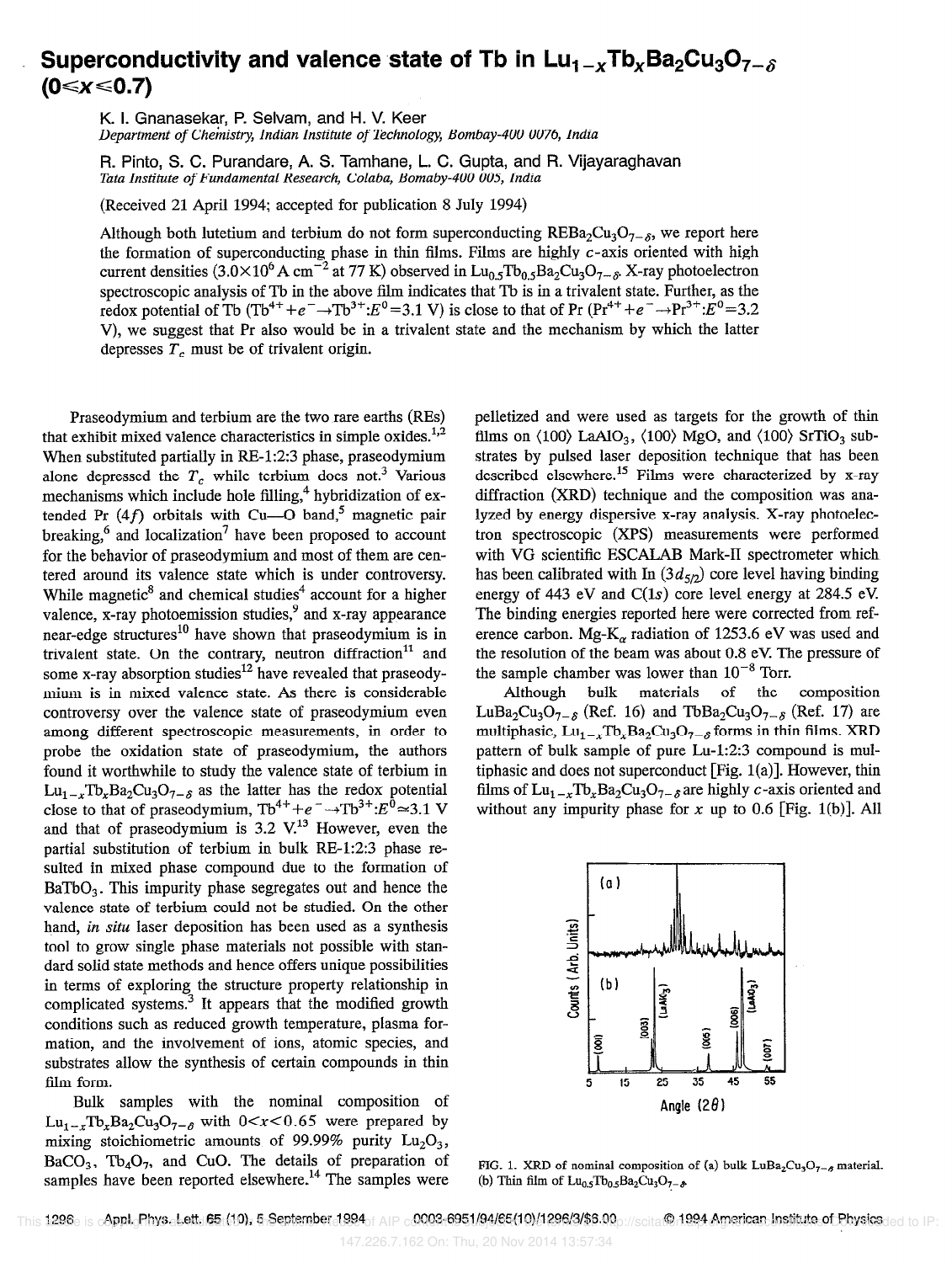

FIG. 2. Normalized resistance  $[R(T)/R(300)$  K] as a function of temperature of  $\text{Lu}_{1-x} \text{To}_{x} \text{Ba}_{2} \text{Cu}_{3} \text{O}_{7-x}$  thin films.

these films are highly metallic and superconducting with  $T<sub>c</sub>$ of about 88 K, typical of well-formed 1:2:3 phase with  $\Delta(T) \approx 1.5$  K (Fig. 2). J<sub>c</sub> for the films was measured using patterned 10- $\mu$ m-wide bridges and using 1  $\mu$ V/mm criterion. The value of  $J_c$  thus measured for  $\text{Lu}_{0.5}\text{Tb}_{0.5}\text{Ba}_2\text{Cu}_3\text{O}_{7-\delta}$ was  $3.0\times10^6$  A cm<sup>-2</sup> at 77 K and  $3.0\times10^7$  A cm<sup>-2</sup> at 10 K which compares favorably with that of standard Y-1:2:3 films. Shown in Fig. 3 is the  $J_c$  versus temperature plot of  $Lu_{0.5}Tb_{0.5}Ba_2Cu_3O_{7-\delta}$  Such a graph can be fitted well by Ambegaokar and Baratoff's equation for  $S$ -*I*-S junctions.<sup>18</sup> Unlike other  $RE-1:2:3$  films, the morphology of terbiumdoped films is different and show well-connected grains as evident from the scanning electron microscopy (SEM) micrograph, consistent with high transport behavior (Fig. 4).

On the basis of these comparisons, it is quite reasonable to derive that terbium ion is trivalent just as other rare earth ions are in these compounds. However, Fincher et al. have suggested a tetravalent state for terbium in  $Y_{1-x}Tb_{x}Ba_{2}Cu_{3}O_{7-\delta}$  system.<sup>3</sup> Therefore, to check whether the mechanism of depression of superconductivity (in the case of praseodymium) is of mixed valence origin, we have studied the core level XPS of terbium  $(4d)$  level in these, compounds. Although similar photoemission studies for praseodymium in Pr-1:2:3 as well as in  $RE_{1-r}Pr_{r}Ba_{2}Cu_{3}O_{7-\delta}$  conclude a trivalent state, the Pr  $(3d_{5/2})$  spectrum directly overlies the Cu  $(2p_{3/2})$  level so that data analysis is difficult and approximate.<sup>9</sup> However in the case of terbium, the binding energy of Tb 4d level ( $\simeq$ 149 eV) is without any interference from any other constituents and hence the interpretation is straightforward. The XPS



FIG. 4. SEM micrograph of  $Lu_0$ ,  $Tb_0$ ,  $Ba_2Cu_3O_{7-\delta}$  thin film.

spectrum of Tb (4d) level for  $\text{Lu}_{0.5}\text{Tu}_{0.5}\text{Ba}_{2}\text{Cu}_{3}\text{O}_{7-\delta}$  deposited on  $(100)$  LaAlO<sub>3</sub> substrate is shown in Fig. 5. Spectra looks similar to those reported in the literature and show a clear peak with the binding energy at 149.25 eV.<sup>19</sup> For comparison we have recorded XPS of terbium in  $Tb_4O_7$  (in which about 50% of terbium is trivalent and the remaining is in the tetravalent state).<sup>2</sup> We have chosen BaTbO<sub>3</sub> as a reference compound for tetravalent terbium instead of  $TbO<sub>2</sub>$  as the latter is difficult to synthesis. $20$ 

In the case of  $BaTbO<sub>3</sub>$ , the XPS spectrum shows a clear slit in the peak. Deconvolution of these spectrum showed that the first peak was at 149.25 eV and we assign this peak for trivalent terbium (Fig. 5). The second peak was at 151.25 eV and we assign this for tetravalent terbium. Although mixed metal oxides of the form  $ABO<sub>3</sub>$  with perovskite structure are known to incorporate various kinds of tetravalent metal ions at the  $B$  site of the crystal, we could observe evidence for the existence of trivalent terbium in  $BaTbO<sub>3</sub>$ compound. The higher intensity of the peak at 151.25 eV qualitatively accounts for the large fraction of tetravalent ter-



FIG. 3.  $J_c$  as a function of temperature of  $\text{Lu}_{0.5}\text{Tb}_{0.5}\text{Ba}_2\text{Cu}_3\text{O}_{7-\delta}$ 



FIG. 5. XPS spectra of Tb  $(4d)$  level in BaTbO<sub>3</sub>, Tb<sub>4</sub>O<sub>7</sub>, and in  $Lu_{0.5}Tb_{0.5}Ba_2Cu_3O_{7-\delta}$  (thin film).

**Appl. Phys. Lett., Vol. 65, No. 10, 5 September 1994** 162 On: Thu, 20 Nov 2014 13:57:34 This article is copyrighted as indicated in the article. Reuse of AIP content is subject to the terms at: http://scitation.aip.org/termsconditions. Downloaded to IP: